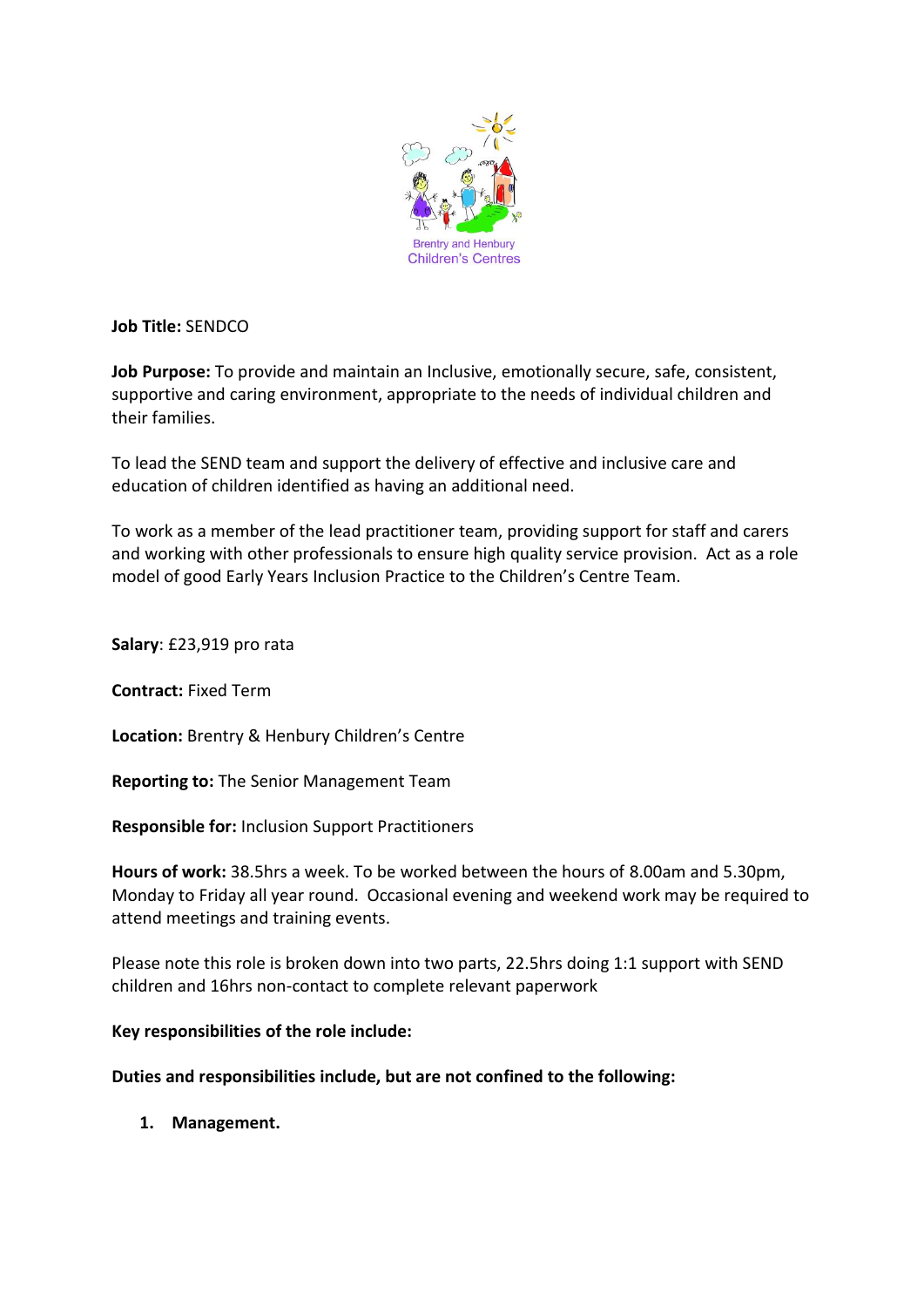To support the Management team in the development of all aspects of inclusion within Brentry and Henbury Children's Centre.

To be responsible for the supervision and support of the identified SEND team across the Children's Centre. To oversee the day to day planning and delivery of all aspects of care and education to children identified as having an additional need in the centre in accordance with policies and requirements.

To ensure that the activities provided for identified children in every area are appropriately planned, monitored and evaluated and that accurate records are kept.

To monitor and ensure the quality of provision in all areas you have been designated to support.

To provide a positive training placement to trainees, students and volunteers, ensuring that induction and on-going support is provided to enable development and learning.

To support and maintain effective communications throughout the Centre.

To represent the Centre at meetings, conferences and training events, networking and establishing effective partnership working with other professionals involved with children with additional needs.

To maintain the records of all children with additional needs.

To undertake management duties across the Children's Centre site as necessary in the absence of the Management Team.

#### **2. Parents**

To take a leading role in developing strong relationships with new and current parents of children with additional needs, including induction, information sharing and invitations to forthcoming events, so encouraging their participation in the life of the Children's Centre.

To ensure effective communication with parents by arranging and participating in parent's evenings, reviews and other events, producing and sharing information and responding to enquires/concerns.

To actively engage with parents and carers to encourage their participation in their children's learning.

To recognise situations where the Children's Centre team are unable to meet the needs of parents, referring on and signposting as needed.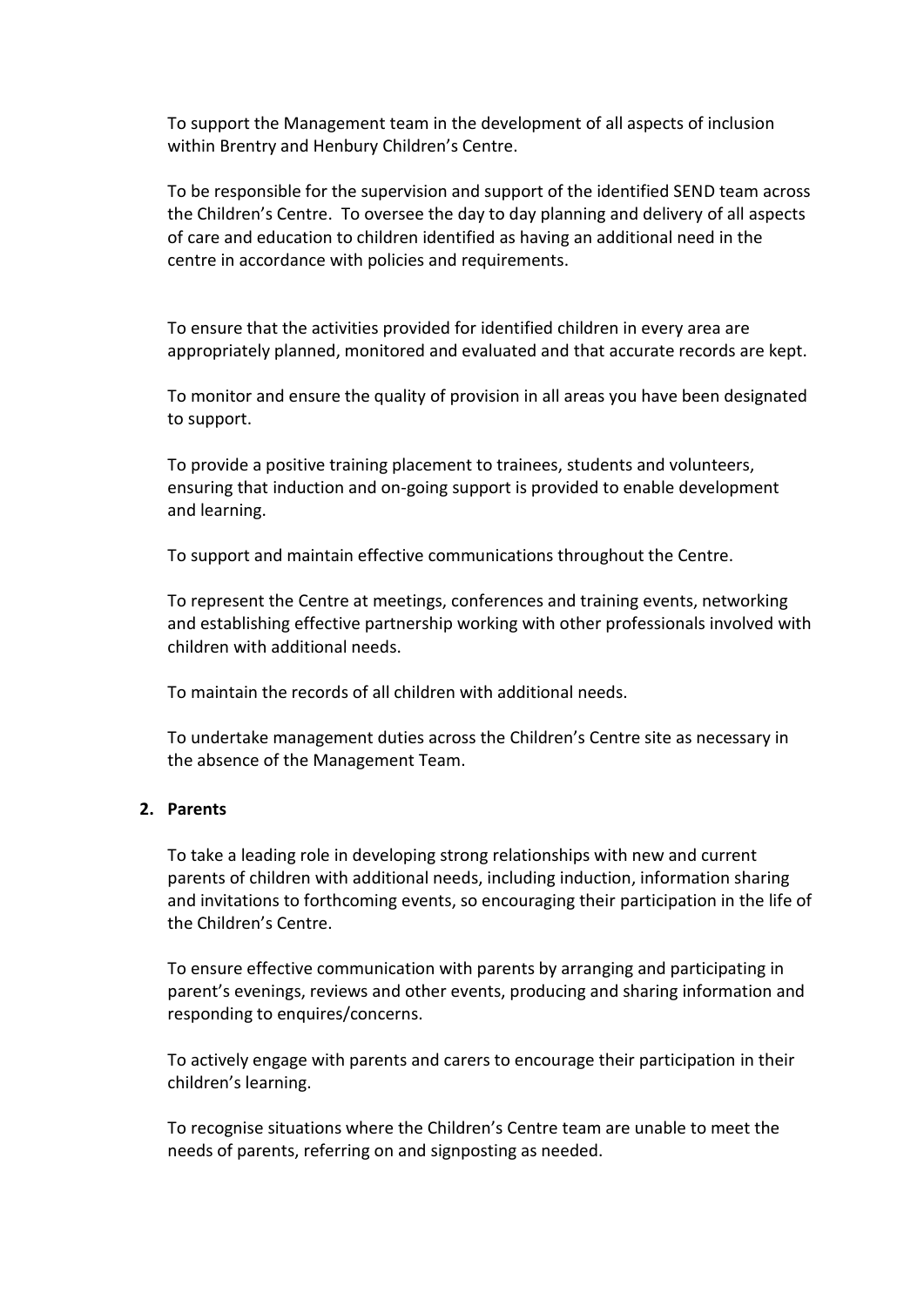### **3. Children**

To ensure all children are receiving a balanced range of daily activities which meet the developmental needs of each individual child, including language development, social, emotional, intellectual and recreational development.

To promote and value children's experiences within a framework that positively supports anti-discriminatory practice.

To liaise with parents, staff and other professionals as appropriate regarding the development of the children. To provide support for colleagues where necessary, by advising and assisting in the production of children's individual educational plans.

To foster respectful and warm relationships with children by taking part in meaningful activities with them.

To assume responsibility for co-ordinating the care and development of children with additional needs.

#### **4. Nursery duties**

To work as a member of a team while accepting the additional responsibilities of the post.

To attend staff meetings as required.

Participate in fund-raising events.

Help to establish the Centre in the daily life of the community.

Undertake training, supervision and regular appraisals as part of your personal and professional development.

Ensure that the Health and Safety policies are observed at all times.

Undertake other duties as required in keeping with the purpose of this post.

#### **Individual Specification**

#### **Essential**

- 1. A minimum of Level 3 qualification in Early Years.
- 2. 2 years experience of working in an early years setting.
- 3. Knowledge of the educational and developmental needs of children aged 0-4 years.
- 4. Have a good knowledge or show a willingness to learn the new EYFS.
- 5. Experience of working with children with additional needs and be able to recognise and respond to these needs.
- 6. Good knowledge of SEN and multi-agency working.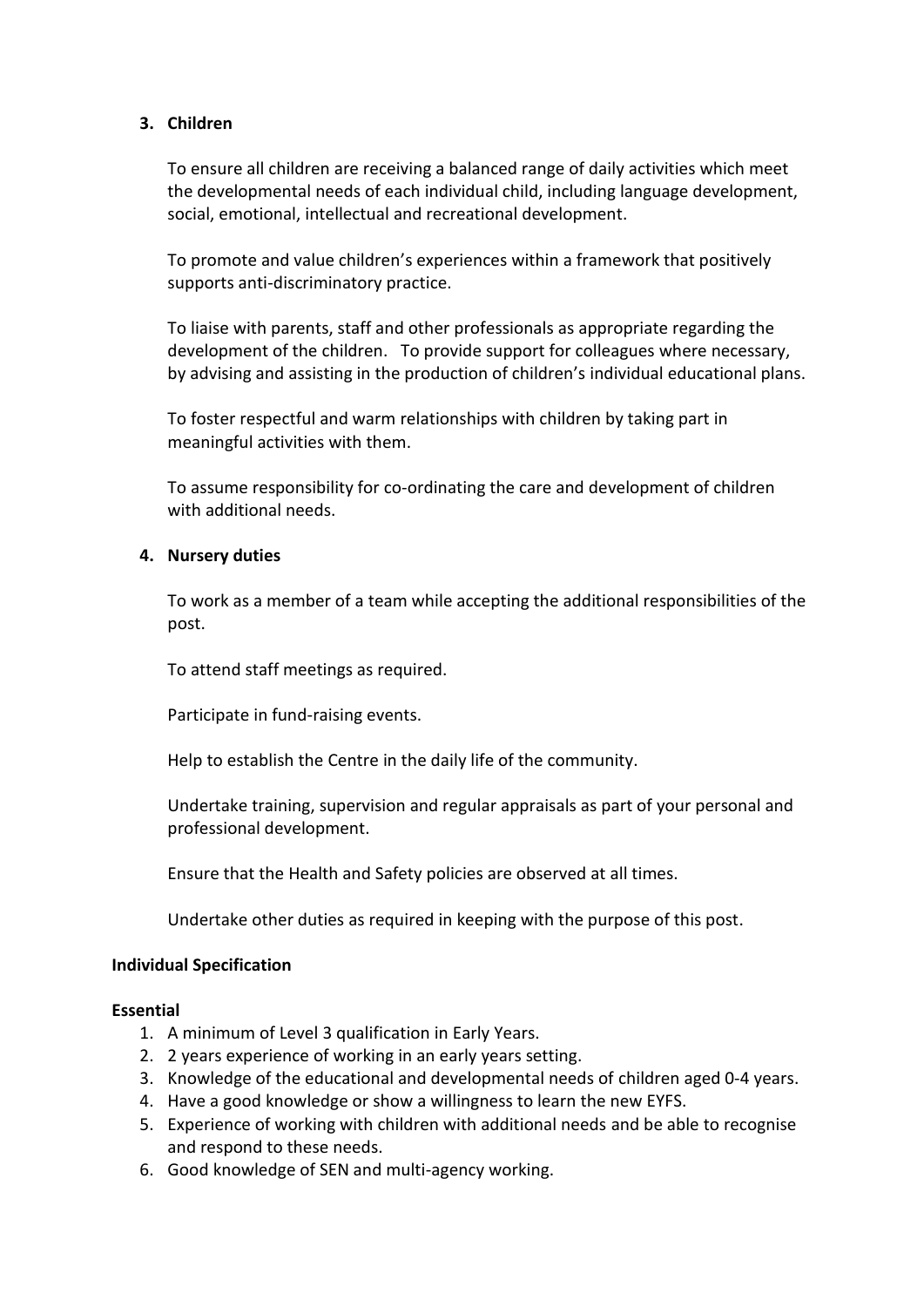- 7. Knowledge of, and commitment to equal opportunities, health and safety and child protection policies and procedures.
- 8. Ability to communicate effectively with children and parents/carers in order to:
	- Advocate on another's behalf.
	- Build trusting relationships.
	- Motivate and empower others.
- 9. Be flexible and able to use initiative at all times.
- 10. Ability to find out and share information.
- 11. Show strong interpersonal, organisational and time management skills.
- 12. Ability to work to targets and deadlines.

# **Desirable**

- 13. Early Years SENDCO qualification.
- 14. Willingness and ability to complete further training.
- 15. Experience of promoting and publishing services for children and families.
- 16. Experience of developing family support services.

### **Application information**

Please return completed application forms to: [admin@bhchildrenscentre.org.uk](mailto:admin@bhchildrenscentre.org.uk)

Interviews will be ongoing until the position is filled.

For further information please call 0117 959 3800.

Ideal Start date: As soon as possible

BHCC is an equal opportunities employer. We welcome applications from people of all backgrounds including ex-offenders. We can only accept applications from candidates who have the right to work in the UK.

# **Completing your application**

Candidates are asked to complete all the standard information required on the application form, addressing all of the criteria identified at application stage.

#### **Selection procedure**

The selection will be by a panel of the Senior Leadership Team. Candidates will be notified immediately after shortlisting has taken place.

The selection process will take place shortly after the closing date. Shortlisted candidates will be given more details.

# **References**

Two references will be required in all cases, both being professional and one being from your current employer. In accordance with Safer Recruitment references will be requested